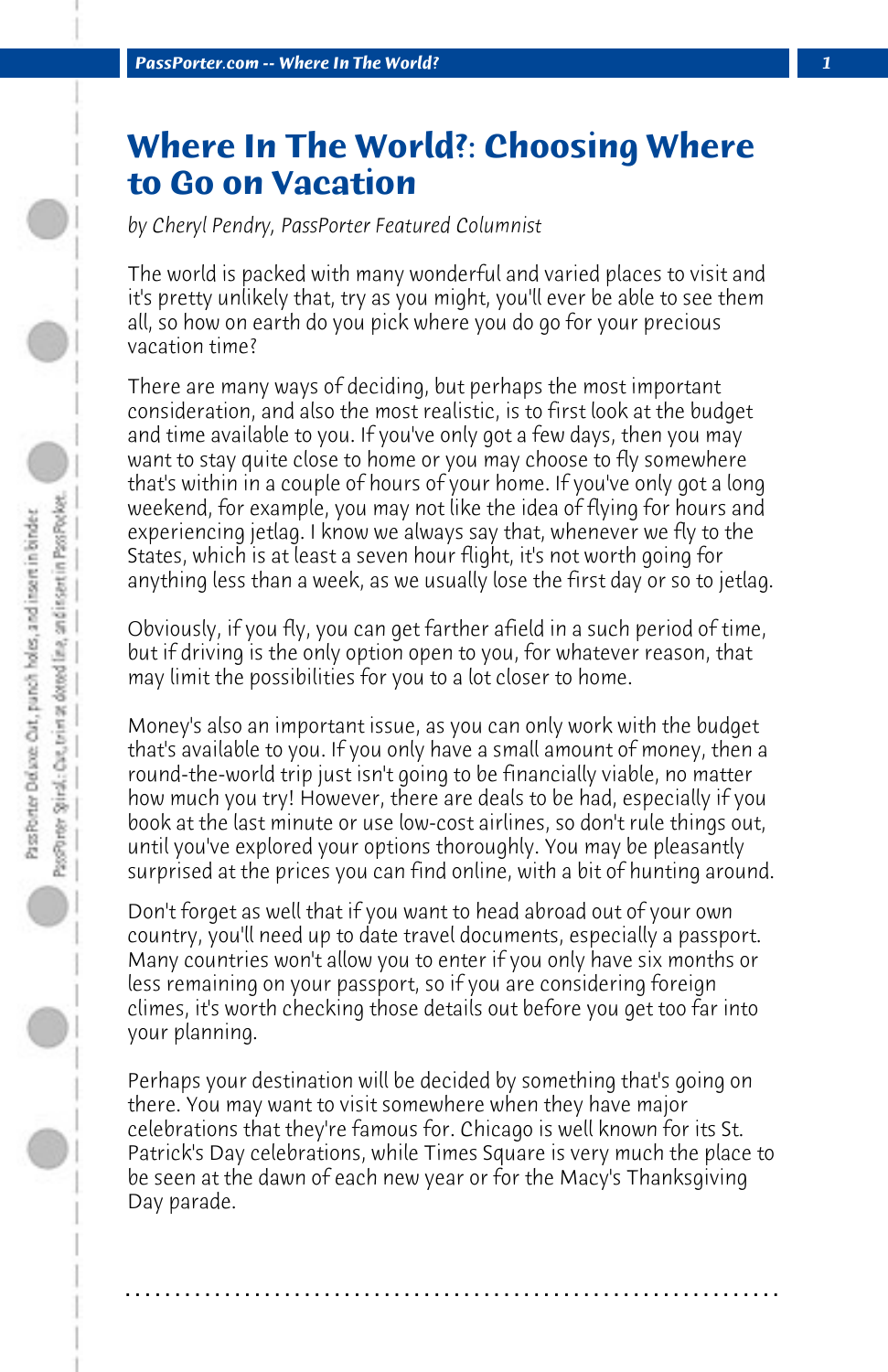Weather's another important consideration, particularly if you're affected by exceptionally high or low temperatures. There's no way I'd even think about going to many places in the middle of the summer, as I know they'd be too hot for me. Remember as well that cities can seem much, much hotter than coastal locations, with their additional buildings that hold the heat in. At least on the coast, you do get more of a breeze to take the edge off the heat.

Equally, many places close down during the cold winter months. If you want to head into some of the national parks for example, such as Yellowstone or Yosemite, you really want to be visiting those between the spring and the autumn, with many roads closing due to snow during the winter months. You may also find more flight delays as the weather gets colder, so keep that in mind, as you plan. There's nothing worse than being stranded by extreme weather, when you have to be back home for an urgent family or business commitment.

Another thing to think about when it comes to weather is extreme conditions, such as hurricanes, tornadoes or even typhoons, depending where in the world you plan to visit. It's always worth checking on the usual season for such events. Some people are very happy to travel during these times of the year, as you'll often be able to snag a bargain, but others, like ourselves, would prefer to avoid any extreme weather at all cost!

Now you've considered all of those things, you may have considerably narrowed your choices down. If that hasn't helped, it's worth thinking about what type of vacation you actually want. Do you want to just relax and do as little as possible or do you want to explore somewhere? We love to explore, so city breaks are perfect for us, with lots to see and do to help keep us occupied, but for others, a week on the beach may be much more suitable and may help to refresh you. Perhaps you prefer to be active and exploring natural areas, in which case national parks could be a great choice, especially if you enjoy hiking.

Personal recommendations can also be really helpful. I've lost track of the amount of places we've decided we have to visit one day, because of the experiences of others. The PassPorter message boards even have their own Globetrotting Trip Reports section, which is a great place to seek inspiration. People have documented their trips from literally all over the world over the last few years, with Alaskan cruises, visits to South America, the Far East, and many parts of Europe and mainland America all explored by PassPorter members. The only problem with this is it can make your list of "must-do" places rapidly expand to a point where you realize that it would take decades to cross everything off!

**. . . . . . . . . . . . . . . . . . . . . . . . . . . . . . . . . . . . . . . . . . . . . . . . . . . . . . . . . . . . . . . . . .**